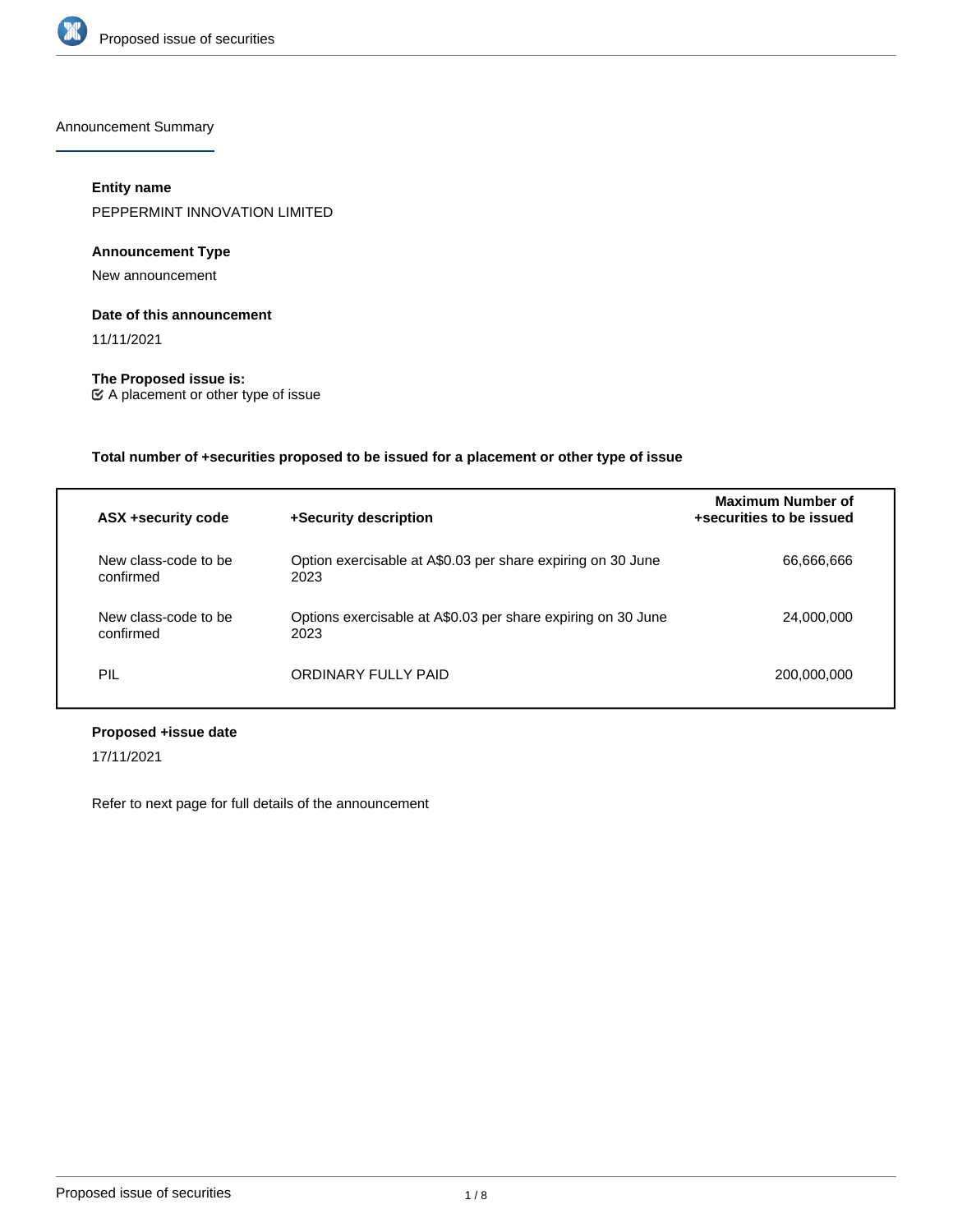

## Part 1 - Entity and announcement details

## **1.1 Name of +Entity**

## PEPPERMINT INNOVATION LIMITED

We (the entity named above) give ASX the following information about a proposed issue of +securities and, if ASX agrees to +quote any of the +securities (including any rights) on a +deferred settlement basis, we agree to the matters set out in Appendix 3B of the ASX Listing Rules.

If the +securities are being offered under a +disclosure document or +PDS and are intended to be quoted on ASX, we also apply for quotation of all of the +securities that may be issued under the +disclosure document or +PDS on the terms set out in Appendix 2A of the ASX Listing Rules (on the understanding that once the final number of +securities issued under the +disclosure document or +PDS is known, in accordance with Listing Rule 3.10.3C, we will complete and lodge with ASX an Appendix 2A online form notifying ASX of their issue and applying for their quotation).

**1.2 Registered Number Type**

**Registration Number**

**ACN** 

125931964

**1.3 ASX issuer code**

PIL

# **1.4 The announcement is**

New announcement

## **1.5 Date of this announcement**

11/11/2021

**1.6 The Proposed issue is:**

 $\mathfrak{C}$  A placement or other type of issue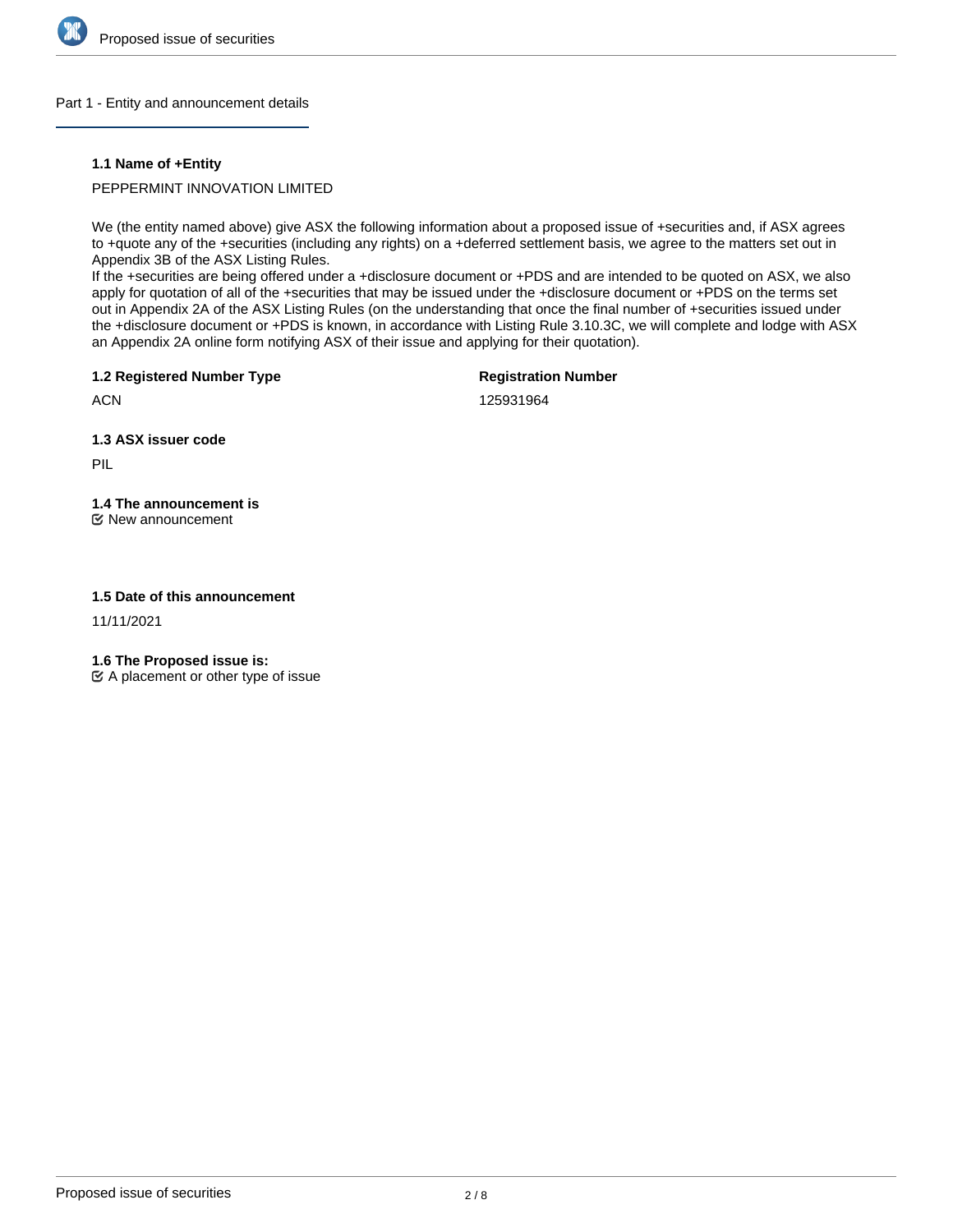

Part 7 - Details of proposed placement or other issue

Part 7A - Conditions

**7A.1 Do any external approvals need to be obtained or other conditions satisfied before the placement or other type of issue can proceed on an unconditional basis?** No

Part 7B - Issue details

**Is the proposed security a 'New class' (+securities in a class that is not yet quoted or recorded by ASX) or an 'Existing class' (additional securities in a class that is already quoted or recorded by ASX)?** Existing class

**Will the proposed issue of this +security include an offer of attaching +securities?** Yes

Details of +securities proposed to be issued

## **ASX +security code and description**

PIL : ORDINARY FULLY PAID

#### **Number of +securities proposed to be issued**

200,000,000

**Offer price details**

**Are the +securities proposed to be issued being issued for a cash consideration?** Yes

**In what currency is the cash consideration being paid?**

**What is the issue price per +security?** AUD 0.02000

AUD - Australian Dollar

**Will these +securities rank equally in all respects from their issue date with the existing issued +securities in that class?** Yes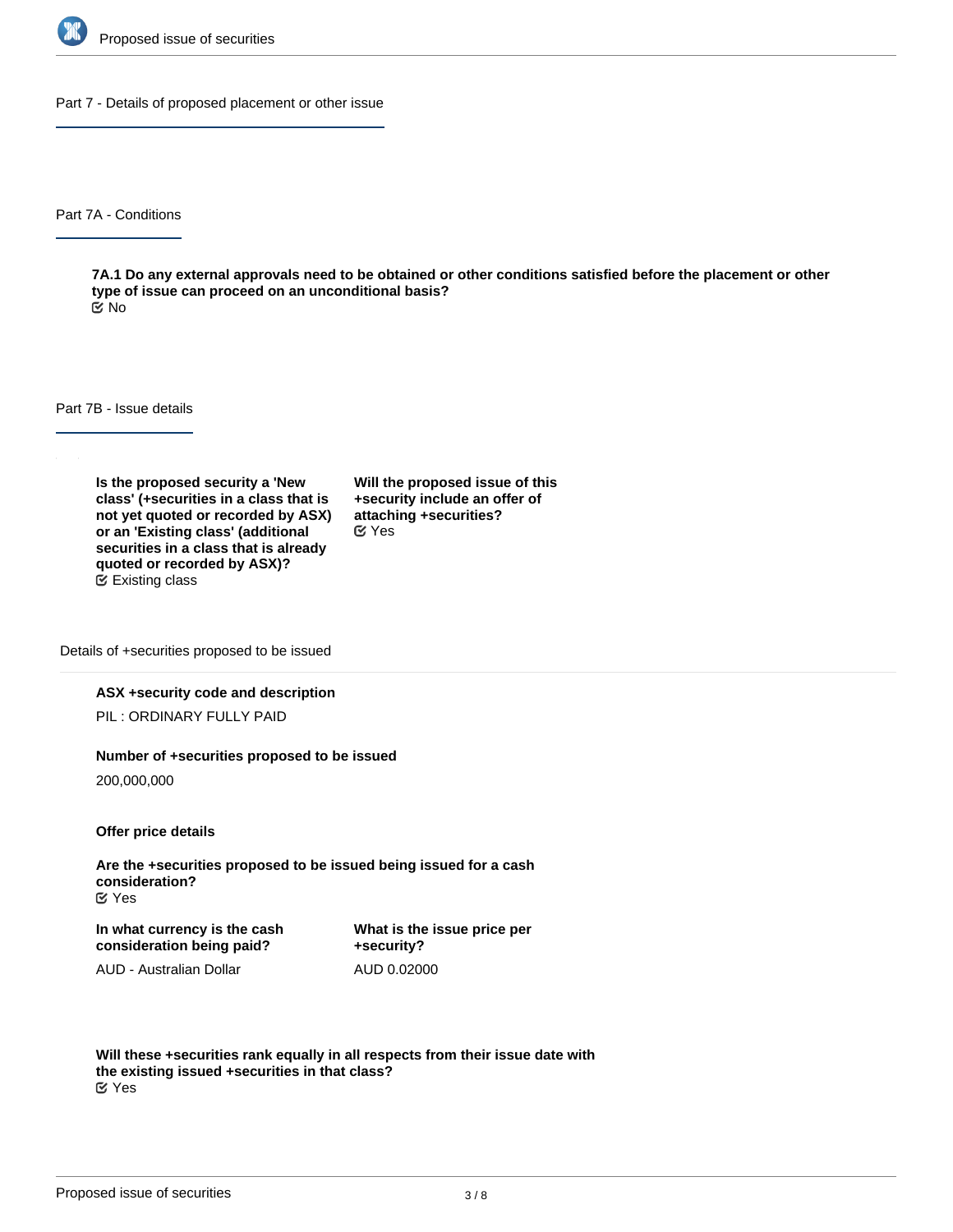

## Attaching +Security

| Is the proposed attaching security a 'New class' (+securities in a class that is not yet quoted or recorded by ASX)<br>or an 'Existing class' (additional +securities in a class that is already quoted or recorded by ASX)?<br>$\mathfrak C$ New class |                                                                     |  |  |  |
|---------------------------------------------------------------------------------------------------------------------------------------------------------------------------------------------------------------------------------------------------------|---------------------------------------------------------------------|--|--|--|
| Attaching +Security - New class (+securities in a class that is not yet quoted or recorded by ASX)                                                                                                                                                      |                                                                     |  |  |  |
| Details of attaching +securities proposed to be issued                                                                                                                                                                                                  |                                                                     |  |  |  |
| ISIN Code (if Issuer is a foreign company and +securities are non CDIs)                                                                                                                                                                                 |                                                                     |  |  |  |
| Have you received confirmation from ASX that the terms Will the entity be seeking quotation of the 'new' class of<br>of the proposed +securities are appropriate and<br>equitable under listing rule 6.1?<br>$\mathfrak{C}$ No                          | +securities on ASX?<br>$\mathfrak{C}$ Yes                           |  |  |  |
| ASX +security code                                                                                                                                                                                                                                      | +Security description                                               |  |  |  |
| New class-code to be confirmed                                                                                                                                                                                                                          | Option exercisable at A\$0.03 per share expiring on 30 June<br>2023 |  |  |  |
| +Security type                                                                                                                                                                                                                                          |                                                                     |  |  |  |
| Options                                                                                                                                                                                                                                                 |                                                                     |  |  |  |
| Number of +securities proposed to be issued                                                                                                                                                                                                             |                                                                     |  |  |  |
| 66,666,666                                                                                                                                                                                                                                              |                                                                     |  |  |  |
| Offer price details                                                                                                                                                                                                                                     |                                                                     |  |  |  |
| Are the +securities proposed to be issued being issued for a cash consideration?<br>$\mathfrak{C}$ No                                                                                                                                                   |                                                                     |  |  |  |
| Please describe the consideration being provided for the +securities                                                                                                                                                                                    |                                                                     |  |  |  |
| Attaching to placement shares being purchased at 2 cents per share                                                                                                                                                                                      |                                                                     |  |  |  |
|                                                                                                                                                                                                                                                         |                                                                     |  |  |  |
| Please provide an estimate of the AUD equivalent of the consideration being provided for the +securities                                                                                                                                                |                                                                     |  |  |  |

Options details

**+Security currency** AUD - Australian Dollar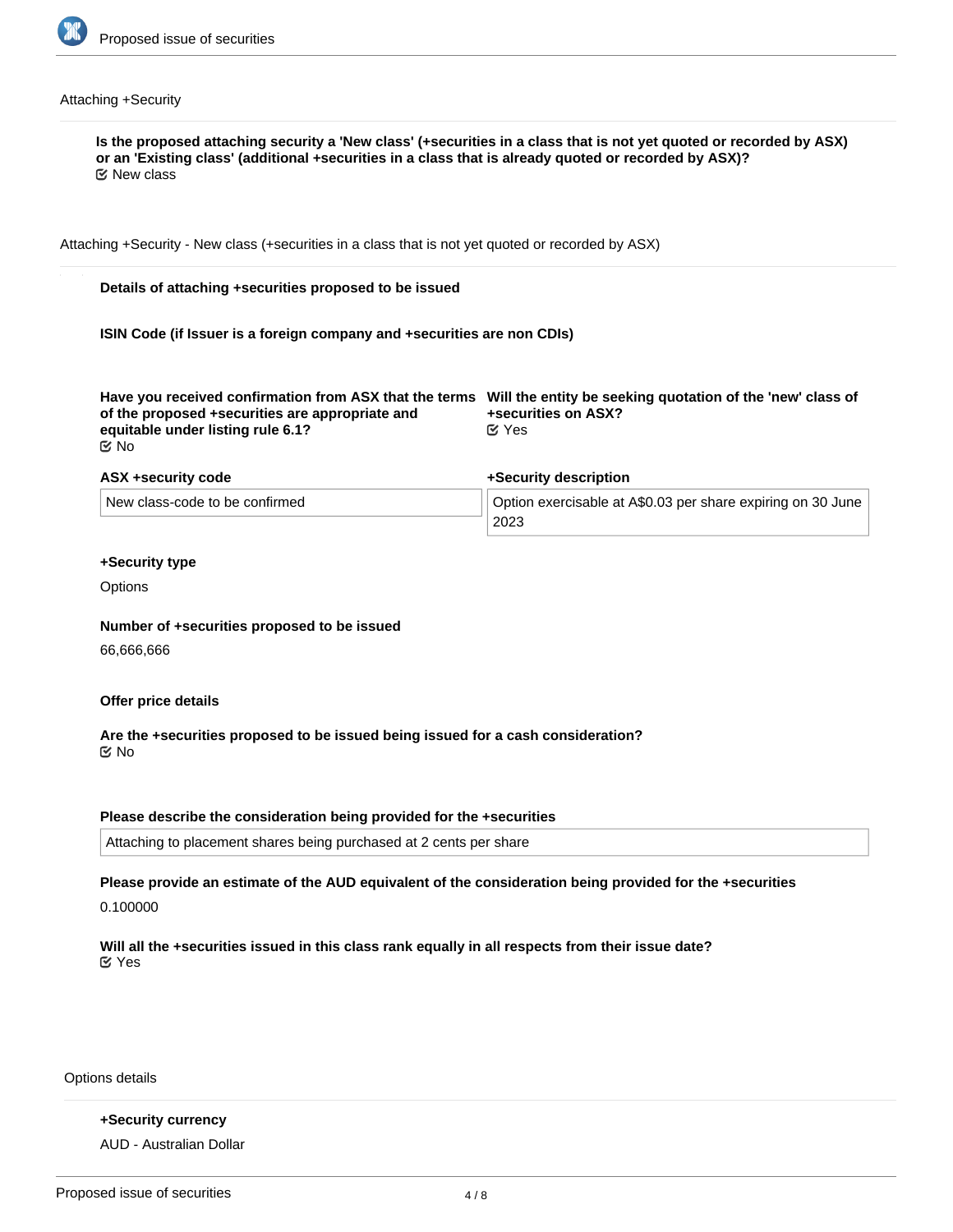

## **Exercise price**

AUD 0.0300

**Expiry date** 30/6/2023

**Details of the type of +security that will be issued if the option is exercised**

PIL : ORDINARY FULLY PAID

## **Number of securities that will be issued if the option is exercised**

One ordinary fully paid share

**Please provide a URL link for a document lodged with ASX setting out the material terms of the +securities proposed to be issued or provide the information by separate announcement.**

**Is the proposed security a 'New class' (+securities in a class that is not yet quoted or recorded by ASX) or an 'Existing class' (additional securities in a class that is already quoted or recorded by ASX)?** New class

**Will the proposed issue of this +security include an offer of attaching +securities?** No

Details of +securities proposed to be issued

## **ISIN Code (if Issuer is a foreign company and +securities are non CDIs)**

| Have you received confirmation from<br>ASX that the terms of the proposed<br>+securities are appropriate and<br>equitable under listing rule 6.1?<br>Mo No | Will the entity be seeking quotation<br>of the 'new' class of +securities on<br>ASX?<br>$\alpha$ Yes |  |
|------------------------------------------------------------------------------------------------------------------------------------------------------------|------------------------------------------------------------------------------------------------------|--|
| ASX +security code                                                                                                                                         | +Security description                                                                                |  |
| New class-code to be confirmed                                                                                                                             | Options exercisable at A\$0.03 per share expiring on 30 June 2023                                    |  |

#### **+Security type**

**Options** 

#### **Number of +securities proposed to be issued**

24,000,000

#### **Offer price details**

## **Are the +securities proposed to be issued being issued for a cash consideration?** No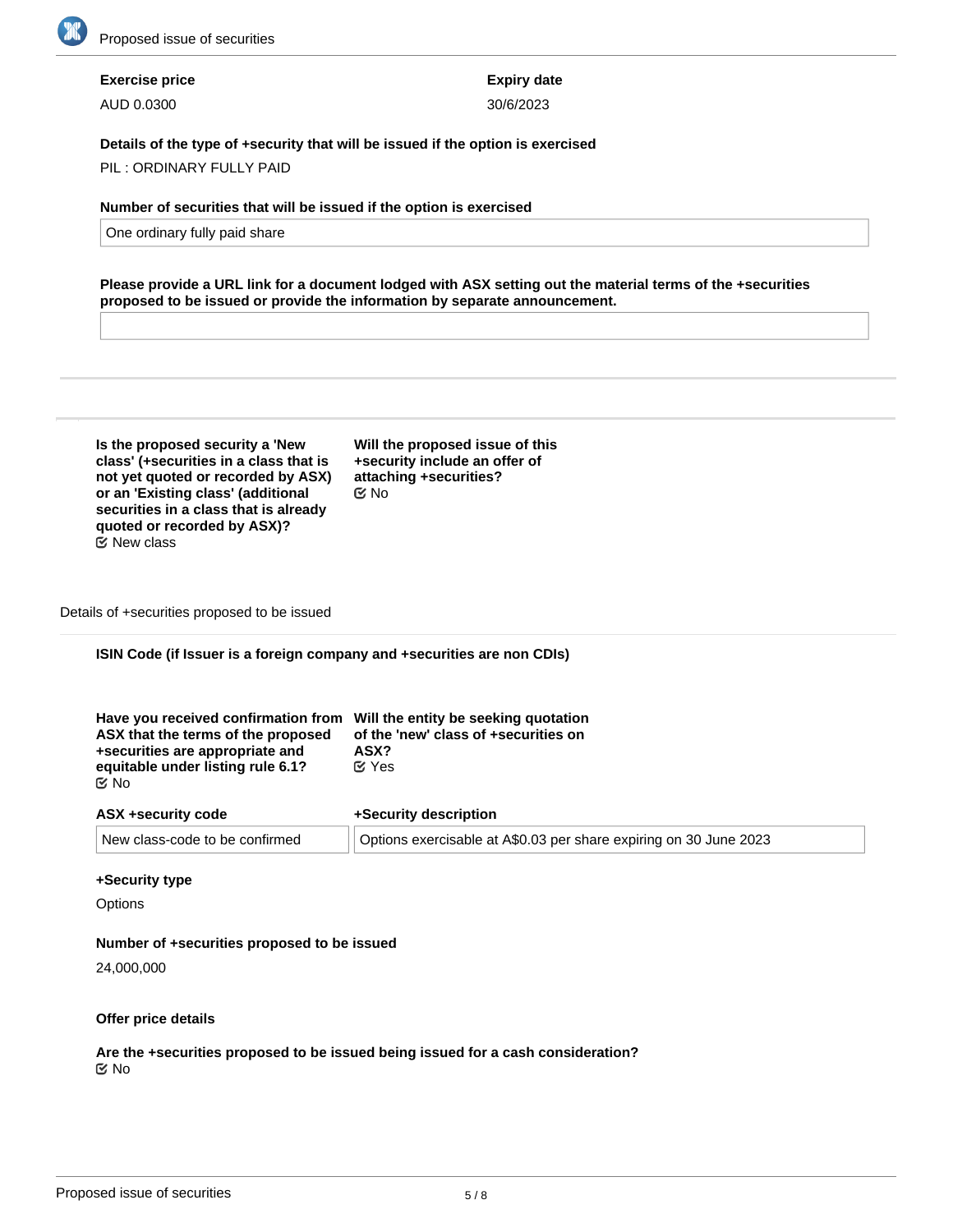

#### **Please describe the consideration being provided for the +securities**

Consideration for Lead Manager on fund raising

**Please provide an estimate of the AUD equivalent of the consideration being provided for the +securities**

0.060000

**Will all the +securities issued in this class rank equally in all respects from their issue date?** Yes

Options details

| +Security currency      | <b>Exercise price</b> | Expiry date |
|-------------------------|-----------------------|-------------|
| AUD - Australian Dollar | AUD 0.0300            | 30/6/2023   |

**Details of the type of +security that will be issued if the option is exercised**

PIL : ORDINARY FULLY PAID

#### **Number of securities that will be issued if the option is exercised**

One ordinary fully paid share

**Please provide a URL link for a document lodged with ASX setting out the material terms of the +securities proposed to be issued or provide the information by separate announcement.**

To be covered in the prospectus to be lodged.

Part 7C - Timetable

**7C.1 Proposed +issue date** 17/11/2021

Part 7D - Listing Rule requirements

**7D.1 Has the entity obtained, or is it obtaining, +security holder approval for the entire issue under listing rule 7.1?** No

**7D.1b Are any of the +securities proposed to be issued without +security holder approval using the entity's 15% placement capacity under listing rule 7.1?** Yes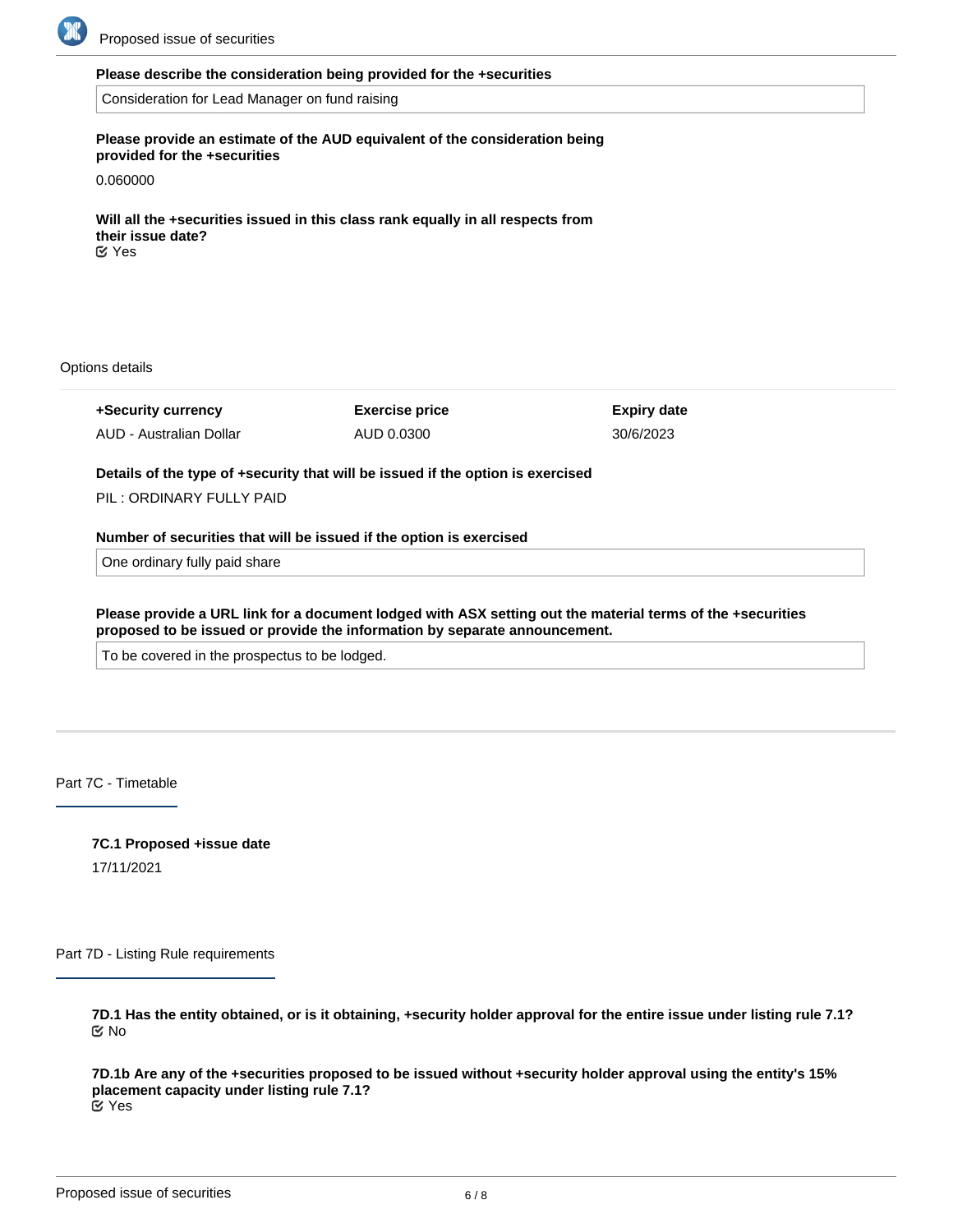

**7D.1b ( i ) How many +securities are proposed to be issued without security holder approval using the entity's 15% placement capacity under listing rule 7.1?**

126,195,415

**7D.1c Are any of the +securities proposed to be issued without +security holder approval using the entity's additional 10% placement capacity under listing rule 7.1A (if applicable)?** Yes

**7D.1c ( i ) How many +securities are proposed to be issued without +security holder approval using the entity's additional 10% placement capacity under listing rule 7.1A?**

164,471,251

**7D.1c ( ii ) Please explain why the entity has chosen to do a placement rather than a +pro rata issue or an offer under a +security purchase plan in which existing ordinary +security holders would have been eligible to participate**

To secure funds quickly

**7D.2 Is a party referred to in listing rule 10.11 participating in the proposed issue?** No

**7D.3 Will any of the +securities to be issued be +restricted securities for the purposes of the listing rules?** No

**7D.4 Will any of the +securities to be issued be subject to +voluntary escrow?** No

Part 7E - Fees and expenses

**7E.1 Will there be a lead manager or broker to the proposed issue?** Yes

#### **7E.1a Who is the lead manager/broker?**

Clee Capital Pty Ltd

#### **7E.1b What fee, commission or other consideration is payable to them for acting as lead manager/broker?**

2% of gross proceeds Management Fee

4% of gross proceeds Capital Raising Fee

24 million options exercisable at A\$0.03 per share expiring on 30 June 2023, to be listed on the ASX assuming listing conditions are met

**7E.2 Is the proposed issue to be underwritten?** No

#### **7E.4 Details of any other material fees or costs to be incurred by the entity in connection with the proposed issue**